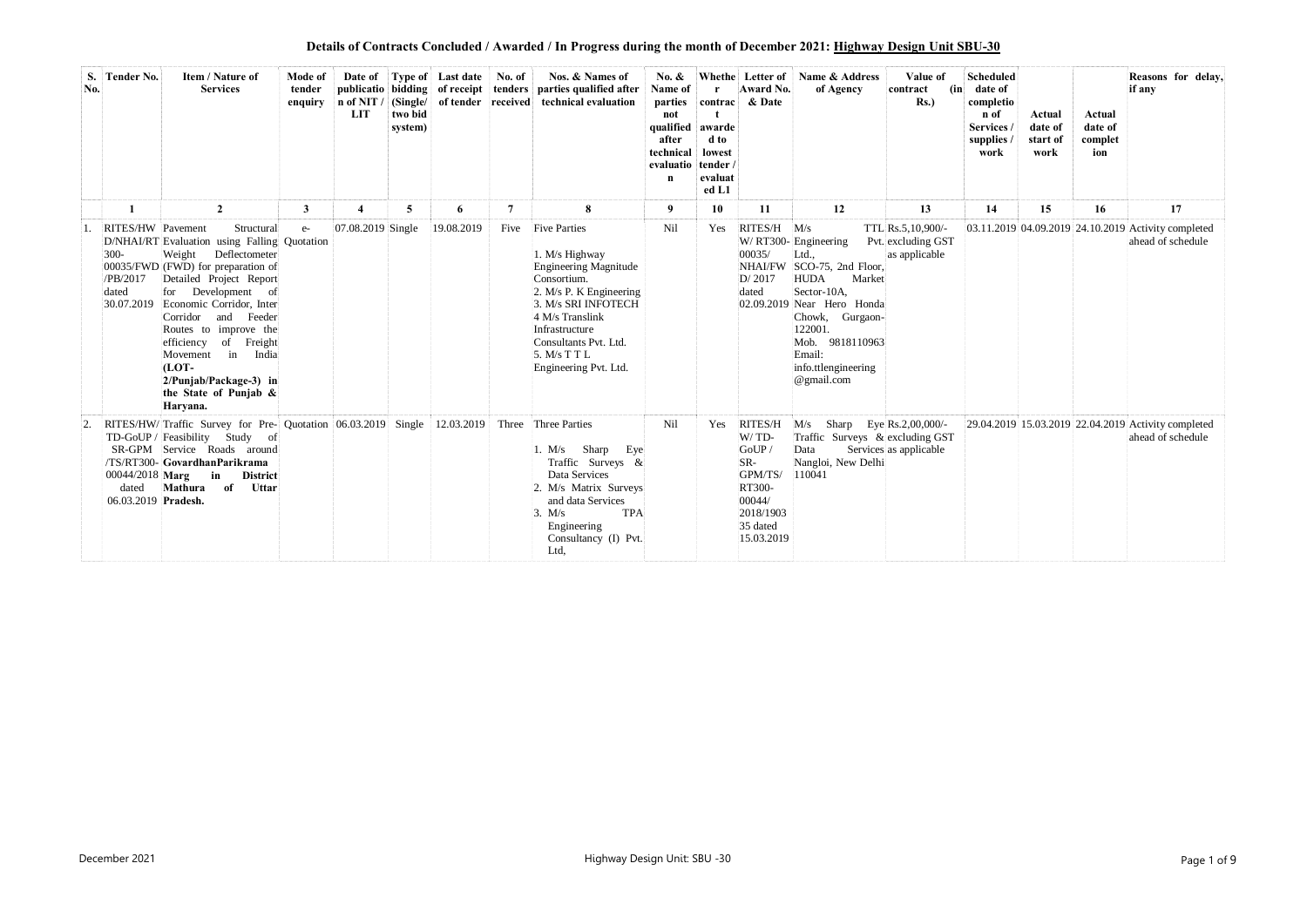|  |  |  |  |  | Details of Contracts Concluded / Awarded / In Progress during the month of December 2021: Highway Design Unit SBU-30 |  |  |  |
|--|--|--|--|--|----------------------------------------------------------------------------------------------------------------------|--|--|--|
|  |  |  |  |  |                                                                                                                      |  |  |  |
|  |  |  |  |  |                                                                                                                      |  |  |  |

|                  |                          |                                                                                                                                                                                                                                                                                                                       |                                            |    |           |      |                                                                                                                                                                                                                                                                                                                                                      |     |     | Details of Contracts Concidued / Awarded / In Lrogress during the month of December 2021, <u>Highway Design Omt SDO-50</u>                                                                                                                                                                     |                                                                                                                      |                                                                                                                                                                                                                                                                                                                                                                                                                                                |
|------------------|--------------------------|-----------------------------------------------------------------------------------------------------------------------------------------------------------------------------------------------------------------------------------------------------------------------------------------------------------------------|--------------------------------------------|----|-----------|------|------------------------------------------------------------------------------------------------------------------------------------------------------------------------------------------------------------------------------------------------------------------------------------------------------------------------------------------------------|-----|-----|------------------------------------------------------------------------------------------------------------------------------------------------------------------------------------------------------------------------------------------------------------------------------------------------|----------------------------------------------------------------------------------------------------------------------|------------------------------------------------------------------------------------------------------------------------------------------------------------------------------------------------------------------------------------------------------------------------------------------------------------------------------------------------------------------------------------------------------------------------------------------------|
| $\overline{3}$ . | <b>NA</b>                | Preparation of DPR for Pre bid<br>development of stretches association<br>for improving direct<br>connectivity in Indian<br>cities (Lot-8/Package-2)                                                                                                                                                                  | <b>NA</b>                                  | NA | <b>NA</b> | NA . | Project bidding to Client<br>(NHAI)<br>done<br>$\mathbf{in}$<br>association<br>after<br>approval of Competent<br>Authority.                                                                                                                                                                                                                          | NA  | NA. | /BM Pvt. Ltd. GMR excluding GST<br>W<br>$8)/$ Aero<br>(Lot<br>RT300000 5th Floor, RGIA<br>45/190138 Shamshabad,<br>dated<br>Hyderabad<br>28.01.<br>2019                                                                                                                                        | RITES/H   M/s Geokno India Rs.6,78,46,350/- 11.11.2019 15.01.2019 In Progress i) Approval of<br>Towers as applicable | Alignment options<br>for Gadchiraoli. -<br>Karimnagar still<br>waited<br>ii) 3a & 3A<br>notification<br>submitted for<br>Boregon Buzurg -<br>Muktainagar<br>(iii) Final Feasibility<br>for Boregaon -<br>Buzurg to<br>Muktainagar<br>submitted<br>(iv) GAD for ROB<br>approval submitted<br>for Boregaon Buzurg<br>to Muktainagar<br>v) Utility Shifting &<br>Relocation Plan<br>submitted<br>vi) 3a & 3A<br>submitted and<br>verified by CALA |
|                  | $0-$<br>ic/2016<br>Date: | RITES/HW/Traffic Surveys<br>NHAI/RT30 preparation of Feasibility<br>Study/Detailed Project<br>00011/Traff Report of selected State<br>stretches<br>road<br>for<br>Two/Four laning<br>with<br>NH<br>$ 25.01.2019 $ paved shoulder<br>Configuration<br>under<br>Bharat Mala Project<br>(BM-13) in West Bengal<br>state. | for Quotation 25.01.2019 Single 04.02.2019 |    |           | Six  | <b>Six Parties</b><br>1. M/s TPA Engineering<br>Consultancy (I) Pvt. Ltd.<br>M/s Futuristic<br>2.<br>Engineers and Traffic<br>Surveyors<br>M/s<br>Highway<br>Engineering Magnitude<br>Consortium<br>4. Sharp Eye Traffic<br>$\&$<br>Data<br>Services<br>Services<br>5. M/s Matrix Surveys<br>Services<br>Data<br>$M/s$ AJS<br>Scale<br>International | Nil | Yes | RITES/H M/s Matrix Surveys Rs.5,68,000/-<br>W/NHAI/R & Data Services, excluding GST<br>T300-<br>$G-4$ ,<br>00011/Traf Sector ó 16, Rohini,<br>fic/LOA/20 New Delhi<br>ó<br>16<br>110085<br>dated<br>Mobile:<br> 11.02.2019 9810438559,<br>9811438559<br>E-mail:<br>matrixsurveys@gm<br>ail.com | $107/108$ , as applicable                                                                                            | 14.03.2019 16.02.2019 14.03.2019 Activity Completed                                                                                                                                                                                                                                                                                                                                                                                            |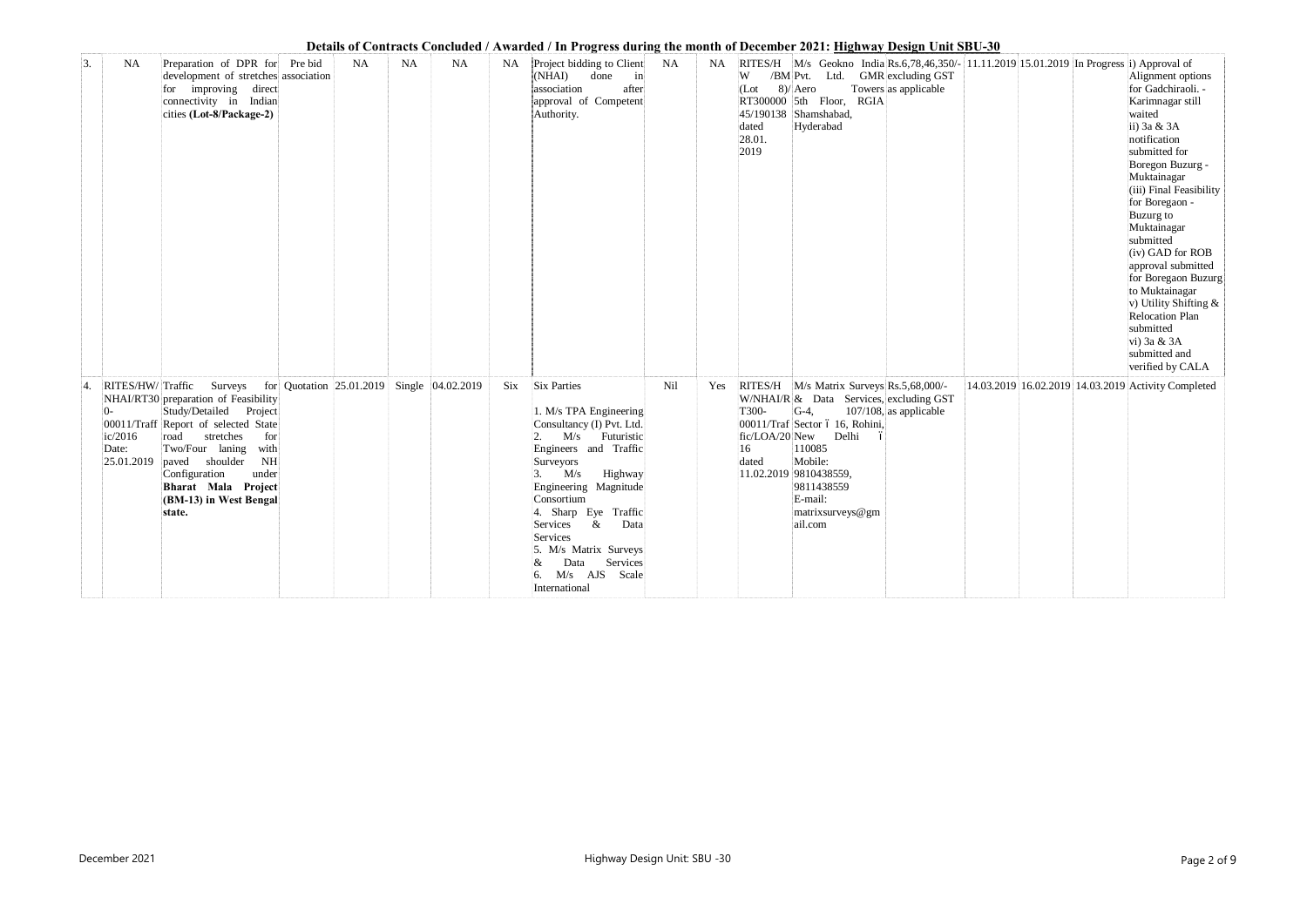|     |                                                                              |                                                                                                                                                                                                                                                                                                                                                                                                                                             |                      |           |           |            |      | Details of Contracts Concluded / Awarded / In Progress during the month of December 2021: <u>Highway Design Unit SBU-30</u>                                                                                                                                                                          |                                                         |                                                                     |                                                                                                                    |                                                                                                                                                                                              |                                                                                                  |                                   |                                                                                                                                                                                                                                                                                       |
|-----|------------------------------------------------------------------------------|---------------------------------------------------------------------------------------------------------------------------------------------------------------------------------------------------------------------------------------------------------------------------------------------------------------------------------------------------------------------------------------------------------------------------------------------|----------------------|-----------|-----------|------------|------|------------------------------------------------------------------------------------------------------------------------------------------------------------------------------------------------------------------------------------------------------------------------------------------------------|---------------------------------------------------------|---------------------------------------------------------------------|--------------------------------------------------------------------------------------------------------------------|----------------------------------------------------------------------------------------------------------------------------------------------------------------------------------------------|--------------------------------------------------------------------------------------------------|-----------------------------------|---------------------------------------------------------------------------------------------------------------------------------------------------------------------------------------------------------------------------------------------------------------------------------------|
| 15. | SR-GPM/<br><b>TOPO</b><br>Tender<br>/RT300-<br>dated<br>11.01.2019           | RITES/HW/Topographic Survey for Limited 11.01.2019 Single 22.01.2019<br>TD-GoUP / Pre-Feasibility Study E-Tender<br>Report of Service Roads<br>Govardhan<br>around<br>Parikrama Marg<br>in<br>District Mathura<br>_of<br>00044/2018 Uttar Pradesh.                                                                                                                                                                                          |                      |           |           |            |      | Six Six Parties<br>1. M/S Subudhi Techno<br>engineers Pvt Ltd.<br>2. M/s Ark Services<br>Pvt. Ltd<br>Skylark<br>3. M/s<br>Designer<br>and<br>Private<br>Engineers<br>Limited<br>4. M/s M S Associates<br>ImaGIS<br>5. $M/s$<br>Engineering<br>Solutions Pvt. Ltd.<br>6. M/s DSR SURVEYS<br>PVT. LTD. | Nil                                                     | Yes                                                                 | RITES/H<br>W/TD-<br>GoUP /<br>SR-GPM/<br>$00-$<br>00044/201<br>8/190217<br>dated<br>05.02.2019                     | M/s<br>Techno<br>Ltd.<br>Pvt<br>327/3259<br><b>OMED</b><br>TOPO/RT3 Back Side, 2 Lane<br>District<br>Center,<br>Chandra Sekharpur,<br>Bhubaneshwar,<br>Odisha 751017                         | Subudhi Rs.10,80,000/-<br>engineers excluding GST<br>No. as applicable                           |                                   | 08.05.2019 08.02.2019 30.06.2019 Necessary EOT<br>accorded.                                                                                                                                                                                                                           |
| 6.  | <b>NA</b>                                                                    | "Environmental<br>Activities of carrying<br>out feasibilty study and<br>Detailed project report<br>preparation for<br>redesigning,<br>rehabilitation and up<br>gradation of (i) Salhech ó<br>Chandol óHabban ó<br>Rajgarh ó Banethi road<br>(ii) Sanora ó Rajgarh ó<br>Haripurdhar ó Jamli road<br>in the State of Himachal<br>Pradesh.                                                                                                     | Nominatio<br>n basis | <b>NA</b> | <b>NA</b> | <b>NA</b>  | NA   | <b>NA</b>                                                                                                                                                                                                                                                                                            | <b>NA</b>                                               | ion<br>basis<br>after<br>from the<br>Compet<br>ent<br>Authorit<br>y | awarded W/ RT300- 301,302,<br>nominat WD/Enviro Ghaziabad<br>OA /2018<br>dated:                                    | Work RITES/H Mr. Sanjeev Sharma Rs.20,51,050/-<br>00038/HPP Vasundhara,<br>UP<br>$+91$<br>nmental/L Phone No.:<br>9818922344<br>E-mail:<br>approval 23/10/2018 sksv02@gmail.com              | SRBC, excluding GST<br>as applicable                                                             | 05.04.2019 30.10.2018 In progress | Delay in approvals<br>on Stage Submission<br>by Principal Client<br>HPPWD.                                                                                                                                                                                                            |
|     | <b>RITES/HW/</b><br>RT300-<br>00041/<br>TNRSP-II/<br><b>DPR</b><br>Updation/ | Social and Environmental Limited E- 24.08.2018 Single   06.09.2018  <br>Activities for TNRSPII-<br><b>PPC</b><br>01:<br>Contract<br>Validation of the Detail<br>Project Report for the<br>corridors<br>selected<br>2018 dated including state on ground<br>$\vert$ 20.08.2018 to the requirement of<br>Asian Development Bank<br>(ADB), in the State of<br><b>Tamil Nadu.</b>                                                               | Tender               |           |           |            |      | Three Two Parties<br>1. M/s Abnaki<br>Infrastructure AID Pvt.<br>Ltd., New Delhi<br>2. M/s Tila Consultants<br>and Contractors Pvt.<br>Ltd. Maharashtra.                                                                                                                                             | One Party<br>M/s R V<br>Infra Pvt.<br>Ltd.<br>Banglore. | Yes                                                                 | <b>RITES/H</b><br>00041/TN<br>RSP-<br>II/DPR<br>018 dated Floor,                                                   | M/s<br>W/ RT300- Infrastructure<br>Application<br>Integrated<br>Development<br>Pvt.<br>Updation/2 Ltd. JG-11, 2nd<br>Khirki<br>15.10.2018 Extension, Malviya<br>Nagar, New Delhi-<br>110017. | Abnaki Rs.62,36,330.24/22.01.2019 25.10.2018 In progress<br>- excluding GST<br>$&$ as applicable |                                   | Delay in approvals<br>on Stage Submission<br>by Principal Client<br><b>TNRSP II</b>                                                                                                                                                                                                   |
| 8.  | RITES /<br>HW/<br>EB-EC<br><b>LINK</b><br>/2018/01                           | Consultancy Services for Quotation 13.08.2018 Single<br>Environmental<br>Impact<br>GUYANA/ Assessment (EIA) and<br>Environmental<br>Plan<br>Management<br>(EMP), Social Impact<br>Assessment (SIA) and<br>Plan<br>Rehabilitation<br>(RAP); Land Acquisition<br>and Utility Relocation<br>Plan for preparation of<br><b>DPR</b> for Construction<br>of East Bank-East Coast<br>Road<br>Linkage<br>(Diamond to Ogle) in<br>Georgetown, Guyana |                      |           |           | 20.08.2018 | Four | Three Parties<br>1. M/s Costal Dynamic M/s<br>Limited, Trinidad and<br>Tobago;<br>2. M/s Environmental<br>Solutions, Guyana<br>3. M/s Triple C<br>Consultancy, Guyana                                                                                                                                | One Party<br>Environm<br>ental<br>Solutions,<br>Guyana  | Yes                                                                 | <b>RITES</b><br>/HW/<br>Guyana /<br>$EC-EB$<br>Link/<br>39 / 2018 / Avenue<br>180902<br>dated<br>04.09.2018 Guyana | M/s<br>Triple<br>Consultancy<br>Cirtchlow Labour<br>College<br>RT300000 Compound Wolford<br>Thomas<br>Lands,<br>Georgetown                                                                   | C USD<br>\$48500.00                                                                              |                                   | 04.02.2019 04.09.2018 In Progress Delay by Client<br>(Ministry of Public<br>Infrastructure) and<br>Environment<br>Protection Agency,<br>Government of<br>Guyana in issue of<br>Terms of Reference<br>for conducting ESIA<br>and approval of<br>submitted Final<br><b>ESIA Report.</b> |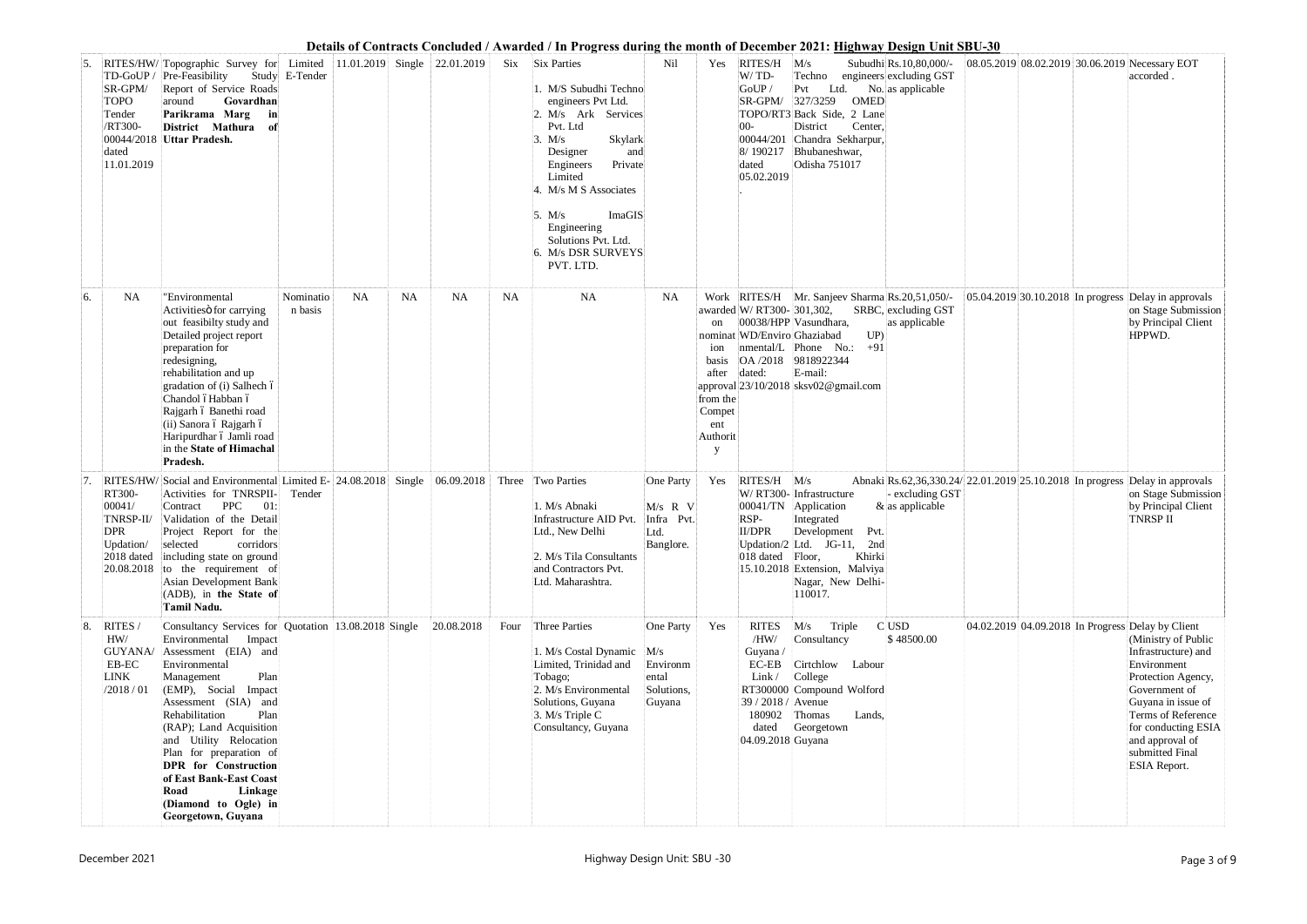|                                                            |                                                                                                                                                                                                                                                                                                                                                                                                                                                                                                           |                     |                   |                                                                                                                                                                                                                                                                                                                                                        |     |     | Details of Contracts Concluded / Awarded / In Progress during the month of December 2021: <u>Highway Design Unit SBU-30</u>                                                                                                                                                                                                          |                                                |                                                                             |
|------------------------------------------------------------|-----------------------------------------------------------------------------------------------------------------------------------------------------------------------------------------------------------------------------------------------------------------------------------------------------------------------------------------------------------------------------------------------------------------------------------------------------------------------------------------------------------|---------------------|-------------------|--------------------------------------------------------------------------------------------------------------------------------------------------------------------------------------------------------------------------------------------------------------------------------------------------------------------------------------------------------|-----|-----|--------------------------------------------------------------------------------------------------------------------------------------------------------------------------------------------------------------------------------------------------------------------------------------------------------------------------------------|------------------------------------------------|-----------------------------------------------------------------------------|
| 9.<br>RT300-<br>00038<br>/HPPWD/<br>Traffic/<br>25.07.2018 | Survey" for Quotation 25.07.2018 Single 02.08.2018<br>RITES/HW/ "Traffic<br>carrying out feasibility<br>and Detailed<br>study<br>project report preparation<br>redesigning,<br>for<br>2017 dated rehabilitation and<br>$\mathbf{u}$<br>gradation of (i) Salhech ó<br>Chandol óHabban<br>Rajgarh ó Banethi road<br>(ii) Sanora ó Rajgarh ó<br>Haripurdhar ó Jamli road<br>in the State of Himachal<br>Pradesh.                                                                                             |                     |                   | <b>Six Parties</b><br>Six<br>1.M/s TPA Engineering<br>Consultancy (I) Pvt. Ltd.<br>2.M/s Futuristic<br><b>Engineers and Traffic</b><br>Surveyors<br>3. M/s Highway<br>Engineering Magnitude<br>Consortium<br>4. Sharp Eye Traffic<br>Services & Data<br>Services<br>5. M/s Medulla Soft<br>Technologies Pvt. Ltd.<br>6. M/s AJS Scale<br>International | Nil | Yes | RITES/H M/s Medulla Soft Rs.9,37,260/-<br>W/ RT300- Technologies Pvt. excluding GST<br>00038/<br>Ltd., 48/10, Okhla as applicable<br>HPPWD/<br>Industrial<br>Area,<br>Traffic/LO<br>Phase-II,<br>A/2018<br>New Delhi-110020.<br>dated<br>11.09.2018                                                                                  | 13.10.2018 14.09.2018 04.12.2018 Necessary EOT | accorded.                                                                   |
| 10.<br>$300-$<br>dated                                     | RITES/HW Traffic<br>Survey<br>for<br>$e-$<br>D/NHAI/RT preparation of Detailed Quotation<br>Report<br>Project<br>for<br>00035/Traff Development<br>of<br>ic/PB/2018 Economic Corridor, Inter<br>Feeder<br>Corridor<br>and<br>$ 06.07.2018 $ Routes to improve the<br>of Freight<br>efficiency<br>Movement in<br>India<br>$[LOT-$<br>2/Punjab/Package-3) in<br>the State of Punjab &<br>Haryana.                                                                                                           | $11.07.2018$ Single | 25.07.2018        | Three Parties<br>Three<br>1. Sharp Eye Traffic<br>Services & Data<br>Services<br>2. M/s Medulla Soft<br>Technologies Pvt. Ltd.<br>3. TPA Engineering<br>Consultancy (I) Pvt. Ltd.                                                                                                                                                                      | Nil | Yes | RITES/H M/s Medulla Soft Rs.20,42,900/-<br>W/ RT300- Technologies Pvt. excluding GST<br>00035/NH Ltd.,<br>as applicable<br>$48/10$ ,<br>Okhla<br>$\rm{Al}/$<br>Traffic/LO<br>Industrial<br>Area,<br>A /2018<br>Phase-II,<br>New Delhi-110020.<br>dated<br>20.08.2018                                                                 | 14.10.2018 30.08.2018 10.12.2018 Necessary EOT | accorded                                                                    |
| $300 -$<br>SIA-<br>16                                      | RITES/HW EIA/EMP and SIA/RAP<br>$e-$<br>D/NHAI/RT Studies<br>including Quotation<br>Preparation of Land Plan<br>00011/EIA-Schedules (LPS)<br>for<br>consultancy services for<br>LPS/WB/20 project<br>management<br>dated including preparation of<br>12.06.2018 feasibility study<br>Detailed Project Report<br>of selected road stretches<br>corridors for Two/Four<br>laning with paved<br>shoulder with NH<br>Configuration<br>under<br>Bharat Mala Project<br>(BM-13) in the state of<br>West Bengal. | 13.06.2018          | Single 20.06.2018 | Three Three Parties<br>1. Tila Consultants and<br>Contractors Pvt. Ltd.<br>Abanaki<br>M/s<br>Infrastructure AID Pvt.<br>3. M/S<br>Ltd.<br>RV Infra Solutions                                                                                                                                                                                           | Nil | Yes | <b>RITES/H</b><br>M/s<br>Tila Rs.40,99,974/-<br>W/<br>& excluding GST<br>Consultants<br>NHAI/RT3 Contractors<br>Pvt. as applicable<br>$00-$<br>Ltd.<br>00011/EIA A-201, Ram Rahim<br>$-SIA-$<br>Samta<br>Tower,<br>LPS/LOA/ Nagar, Near Dena<br>2018 dated Bank,<br>20.08.2018 Vasai Road West,<br>Thane,<br>Maharashtra-<br>401202. | 27.01.2019 30.08.2018 In Progress Delay in     | approvals/Clearances<br>on Stage Submission<br>by Principal Client<br>NHAI. |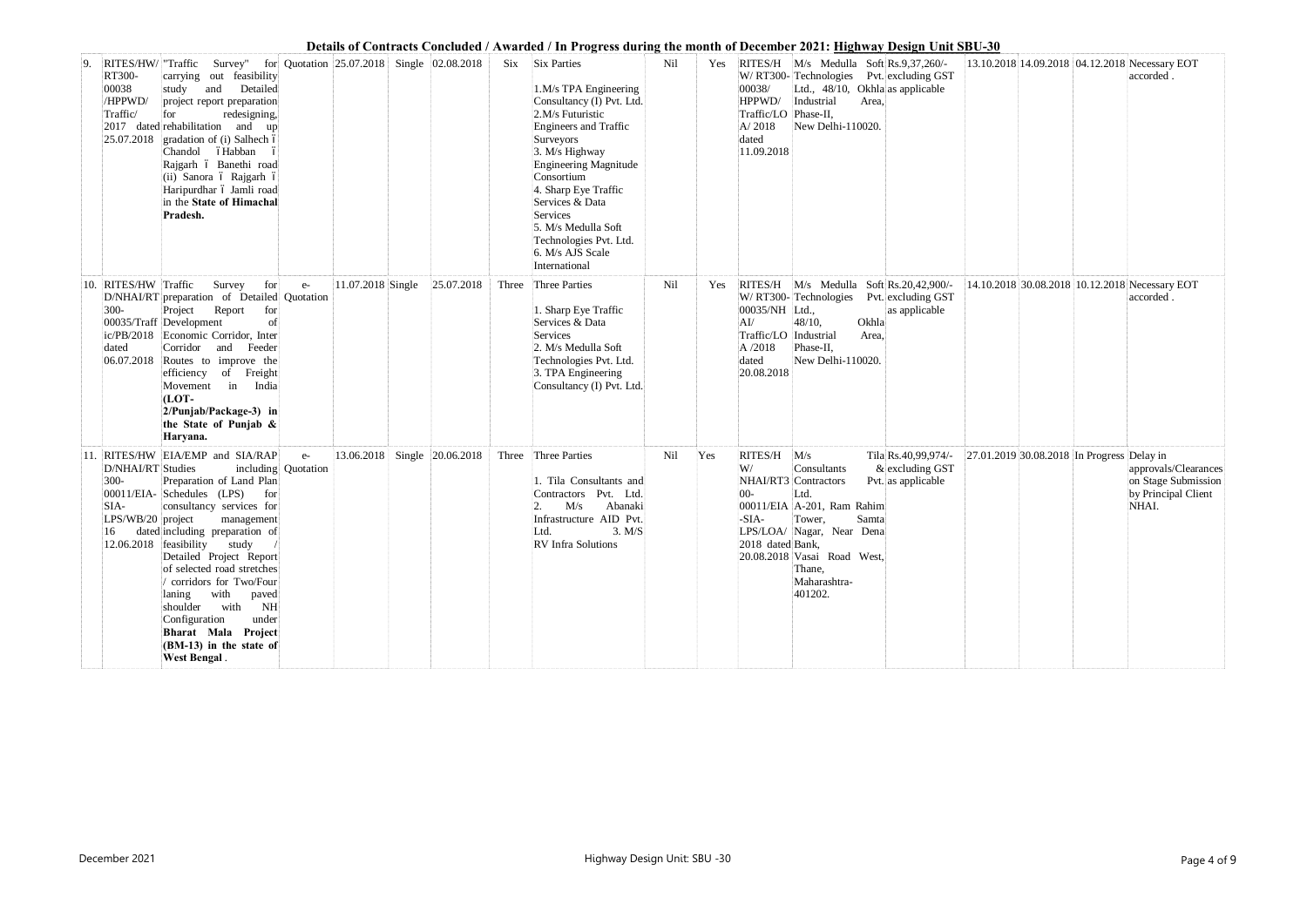|     |                                                     |                                                                                                                                                                                                                                                                                                                                                                                                                                                                                                                                                                                                                                                                                                                |                        |                                  |           |    |    | Details of Contracts Concluded / Awarded / In Progress during the month of December 2021; <u>Highway Design Unit SBU-30</u>             |                                                                            |            |                                                            |                                                                                                                                                                             |       |                                                                |                                    |  |                                                                                                                                                                                   |
|-----|-----------------------------------------------------|----------------------------------------------------------------------------------------------------------------------------------------------------------------------------------------------------------------------------------------------------------------------------------------------------------------------------------------------------------------------------------------------------------------------------------------------------------------------------------------------------------------------------------------------------------------------------------------------------------------------------------------------------------------------------------------------------------------|------------------------|----------------------------------|-----------|----|----|-----------------------------------------------------------------------------------------------------------------------------------------|----------------------------------------------------------------------------|------------|------------------------------------------------------------|-----------------------------------------------------------------------------------------------------------------------------------------------------------------------------|-------|----------------------------------------------------------------|------------------------------------|--|-----------------------------------------------------------------------------------------------------------------------------------------------------------------------------------|
|     | 12. RITES/HW/ "Social<br>HPPWD/<br>RT300-<br>00038/ | Impact<br>and<br>Assessment<br>Resettlement Action Plan<br>including<br>Land<br>SIA&LAP/ Acquisition Plan<br>and<br>2017 dated Clearancesö<br>for<br>04.06.2018 preparation of feasibility<br>and<br>Detailed<br>study<br>for<br>project<br>report<br>redesigning,<br>rehabilitation and up<br>gradation to 2-lane/2-lane<br>with paved shoulder or its<br>strengthening of<br>(i)<br>Salhech ó Chandol ó<br>Habban ó Rajgarh ó<br>Baddu sahib -Bagthan -<br>Banethi road (ii) Sanora ó<br>Rajgarh óNohradhar<br>Haripurdhar ó Rohnahat -<br>Jamli road in the State of<br>Himachal Pradesh.                                                                                                                   | Open e-<br>Tender      | $ 06.06.2018 $ Single 21.06.2018 |           |    |    | Two One Party<br>M/s TILA Consultants<br>& Contractors Pvt. Ltd.                                                                        | One Party<br>M/s<br>Environm<br>ental<br>Technical<br>Service<br>Pvt. Ltd. | <b>YES</b> | $RITES/H$ $M/s$<br>00038/<br>HPPWD/<br>Dated<br>28.09.2018 | W/ RT300- Consultants<br>Contractors<br>Ltd.<br>LOA/2018   A-201, Ram Rahim<br>Tower,<br>Nagar, Near Dena<br>Bank,<br>Vasai Road West,<br>Thane,<br>Maharashtra-<br>401202. | Samta | Tila Rs.40,07,993/-<br>$&$ excluding GST<br>Pvt. as applicable | $08.04.201908.10.2018$ In progress |  | Delay in approvals<br>on Stage Submission<br>by Principal Client<br>HPPWD.<br>Necessary EOT<br>accorded till<br>29.01.22                                                          |
| 13. | <b>NA</b>                                           | Detailed topographic<br>survey by using mobile<br>Lidar (Light Detection<br>and Ranging) or<br>equivalent technology<br>coupled with<br>conventional methods<br>along existing route,<br>bypasses and<br>realignments, preparation<br>of strip plan, detailed<br>underground utility and<br>detailed digitisation of<br>cadastral mapping and<br>land acquisition details<br>for consultancy services<br>for preparation of<br>Detailed Project Report<br>for Development of<br>Economic Corridor, Inter<br>Corridor and Feeder<br>Routes to improve the<br>efficiency of Freight<br>Movement in India<br>(LOT-<br>2/Punjab/Package-3),<br>tentative length 157 km;<br>in the State of Punjab $\&$<br>Haryana. | Pre-bid<br>association | <b>NA</b>                        | <b>NA</b> | NA | NA | Project<br>Bidding<br>to<br>$\left  \text{in} \right $<br>Client<br>done<br>association<br>after<br>approval of Competent<br>Authority. | <b>NA</b>                                                                  | <b>NA</b>  | W<br>2018 dated 110059.<br>21.05.2018                      | Solution Pvt. Ltd. excluding GST<br>/NHAI/RT $\vert$ A1/87, 3rd Floor, as applicable<br>300-00035/ Sewak Park, Uttam<br>MATRIX/ Nagar, New Delhi-                           |       |                                                                |                                    |  | RITES/H M/s Matrix Geo Rs.1,01,99,500/- 15.04.2019 21.05.2018 In progress Delay in approvals<br>on Stage Submission<br>by Principal Client<br>NHAI.<br>Necessary EOT<br>accorded. |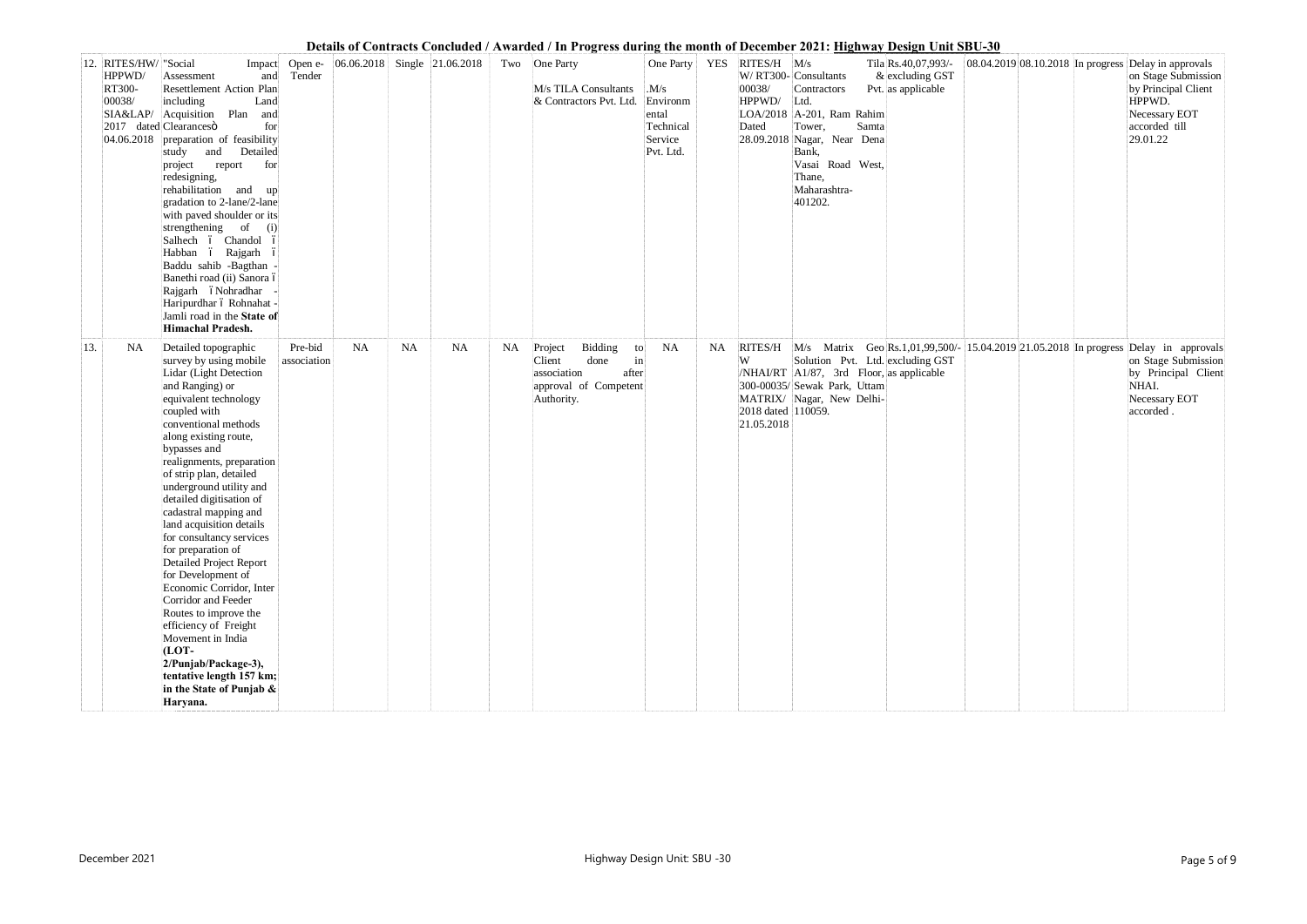|     |                                                                      |                                                                                                                                                                                                                                                                                                                                                                                                                                     |                               |            |           |                                                |       |                                                                                                                                                       |                                                                                               |     | Details of Contracts Concluded / Awarded / In Progress during the month of December 2021; <u>Highway Design Unit SBU-30</u>                                                                                                                                                                                                                                                                             |                                                                                                                                                                       |
|-----|----------------------------------------------------------------------|-------------------------------------------------------------------------------------------------------------------------------------------------------------------------------------------------------------------------------------------------------------------------------------------------------------------------------------------------------------------------------------------------------------------------------------|-------------------------------|------------|-----------|------------------------------------------------|-------|-------------------------------------------------------------------------------------------------------------------------------------------------------|-----------------------------------------------------------------------------------------------|-----|---------------------------------------------------------------------------------------------------------------------------------------------------------------------------------------------------------------------------------------------------------------------------------------------------------------------------------------------------------------------------------------------------------|-----------------------------------------------------------------------------------------------------------------------------------------------------------------------|
|     | HPPWD/<br>RT300038/<br>dated<br>19.04.2018                           | 14. RITES/HW/ "Topographic<br>Survey"<br>preparation<br>for<br>- of<br>Feasibility study and<br>TOPO/2017 Detailed project report<br>redesigning,<br>for<br>rehabilitation and<br>$\mathbf{u}$<br>gradation to 2-lane/2-<br>lane with paved shoulder<br>or its strengthening for (i)<br>Salhech-Chandol-<br>Habban-Rajgarh-Banethi<br>road (ii) Sanora- Rajgarh-<br>Haripurdhar- Jamli road<br>in the State of Himachal<br>Pradesh  | Open E-<br>Tender             |            |           | 19.04.2018 Single 01.05.2018                   |       | Two Two Parties<br>1. M/s BPC Consultant<br>India Pvt. Ltd, Kolkata<br>2. M/s Matrix Go<br>solutions Pvt. Ltd, Delhi                                  | Nil                                                                                           | Yes | RITES/H $\text{M/s}$ Matrix Geo Rs.1,06,17,200/- 30.11.2018 24.06.2018 In progress Delay in approvals<br>W/ RT300-Solution Pvt. Ltd. excluding GST<br>00038<br>A1/87, 3rd Floor, as applicable<br>/HPPWD/ Dwarka More, New<br>Topo/2018/ Delhi- 110059.<br>1 dated<br>14.06.2018                                                                                                                        | on Stage Submission<br>by Principal Client<br>HPPWD.<br>Necessary EOT<br>Accorded till<br>01.03.22                                                                    |
| 15. | RITES/HW/Traffic<br>RT300-<br>00036/Traff Economic<br>1 <sup>C</sup> | Surveys for Limited<br>NHAI/DPR/ Detailed Project Report<br>development of<br>for<br>Corridors,<br>Inter Corridors, Feeder<br>Routes to improve the<br>efficiency of freight<br>movement in India under<br>Bharatmala Pariyojna<br>$[Lot-$<br>2/Haryana/Package-1]                                                                                                                                                                  | Tender                        | 18.12.2017 |           | Single 05.01.2018                              | Three | Three Parties<br>1. AJS Scale<br>International<br>2. Highway Engineering<br>Magnitude Consortium<br>3. Futuristics Engineers<br>and Traffic Surveyors | Nil                                                                                           | Yes | <b>RITES/H</b><br>Scale Rs.45,00,005/-<br>$M/s$ AJS<br>International<br>excluding GST<br>/NHAI/RT 417-418,<br>as applicable<br>300-00036/KirtiShikhar, Distt<br>Centre, Janakpuri,<br>Traffic/<br>2017 dated New Delhi-110058<br>29.01.2018                                                                                                                                                             | 20.03.2018 05.02.2018 24.12.2018 Delay in Approvals<br>from Principal Client<br>(NHAI)                                                                                |
| 16. | <b>NA</b>                                                            | Topographic<br>using LiDAR, Utility Associatio<br>Mapping using Ground<br>Penetrating Radar (GPR)<br>Digitization<br>- of<br>and<br>Cadastral Maps<br>for<br>Consultancy Services for<br>preparation of DPR for<br>development<br>of<br>Corridors,<br>Economic<br>Inter Corridors, Feeder<br>Routes to improve the<br>efficiency of freight<br>movement in India under<br>Bharatmala Pariyojana<br>$ $ Lot-<br>2/Haryana/Package-1] | Survey Pre bid<br>$\mathbf n$ | NA         | <b>NA</b> | <b>NA</b>                                      | NA    | Project bidding to<br>Client (NHAI) done in<br>association after<br>approval of Competent<br>Authority.                                               | Nil                                                                                           | Yes | RITES/H M/s Matrix Geo Rs.2,99,22,500/- 12.07.2018 12.12.2017 In progress Delay in approvals<br>Solution Pvt. Ltd., excluding GST<br>/NHAI/RT 47,<br>Sector-13, as applicable<br>300-00036/ Pocket B, Phase-2,<br><b>New</b><br>Matrix/<br>Dwarka,<br>110078,<br>2017 dated Delhi-<br>12.12.2017 India                                                                                                  | from Principal Client<br>(NHAI)                                                                                                                                       |
|     | 17. RITES<br>HW<br>/Guyana /<br>/ RT<br>30000039 /<br>2018/03        | Topographic<br>Geotechnical<br>and<br>Material Investigations<br>EC-EB link for East Coast-East Bank<br>Project,<br>Linkage<br>Georgetown, Guyana                                                                                                                                                                                                                                                                                   |                               |            |           | Survey, Quotation 09.08.2017 Single 15.08.2017 | Four  | <b>Three Parties</b><br>1. M/s C.B. &<br>Associates Inc.<br>2. M/s Demerara Engg<br>PLLC<br>3. M/s<br>SRKN'gineering&<br>Associates Ltd.              | One Party<br>M/s<br>Carribbea<br>Engineerin<br>$\&$<br>Managem<br>ent<br>Consultant<br>s Inc. | Yes | <b>RITES</b><br>M/s<br>Demerara USD<br>For<br>Engineering. PLCC, \$2,83,700.31<br>/HW/<br>Topograph<br>"The<br>Silks<br>Guyana /<br>ic survey:<br>$EC-EB$<br>Building" Suite 231,<br>08.07.2018<br>$link / RT$ 37-24<br>24th<br>For Geo<br>30000039 / Street, Long Island<br>2018/03 City, New York<br>Technical<br>11101<br>dated<br>&<br>18.04.2018<br>Materials<br>Investigati<br>ons:<br>03.07.2018 | 02.05.2018 Completed Delay in field<br>surveys due to non-<br>accessibility of<br>project lengths<br>(Swamp area).<br>Final EOT already<br>processed till<br>21.06.21 |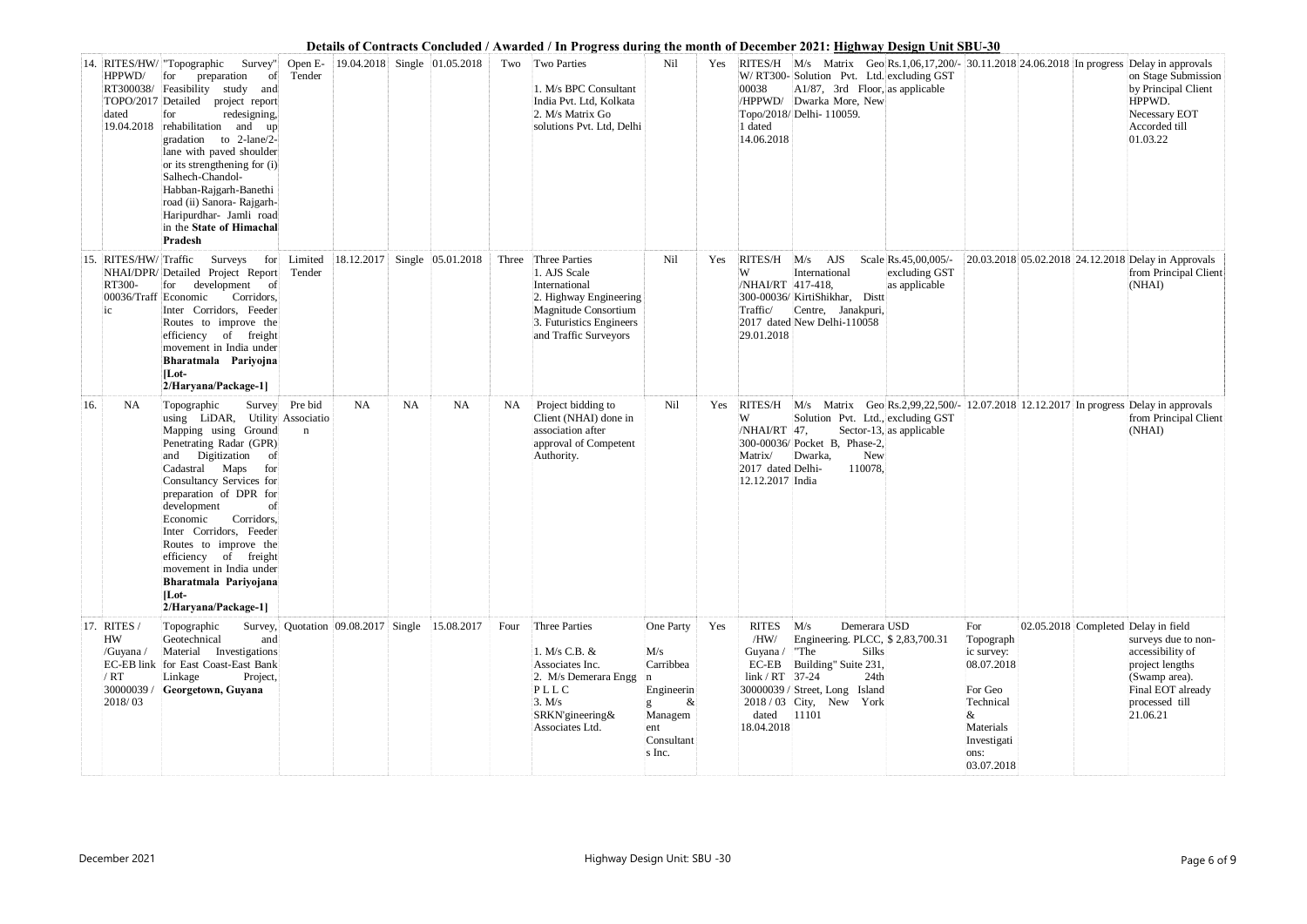|     |                                                                     |                                                                                                                                                                                                                                                                                                                                                            |                                                    |           |                                      |       |                                                                                                                                                   |                            |                                                                                                                                                                                              |     |                                                                                       | Details of Contracts Concluded / Awarded / In Progress during the month of December 2021: <u>Highway Design Unit SBU-30</u>                                 |                                  |                                                                      |                                                                               |
|-----|---------------------------------------------------------------------|------------------------------------------------------------------------------------------------------------------------------------------------------------------------------------------------------------------------------------------------------------------------------------------------------------------------------------------------------------|----------------------------------------------------|-----------|--------------------------------------|-------|---------------------------------------------------------------------------------------------------------------------------------------------------|----------------------------|----------------------------------------------------------------------------------------------------------------------------------------------------------------------------------------------|-----|---------------------------------------------------------------------------------------|-------------------------------------------------------------------------------------------------------------------------------------------------------------|----------------------------------|----------------------------------------------------------------------|-------------------------------------------------------------------------------|
|     | $300 -$<br>SP/2016<br>dated<br>19.06.2017                           | 18. RITES/HW/ Topographic Survey and<br>NHAI/BRT(Strip Plan for Feasibility<br>2TR/26)/RT Study/Detailed Project<br>Report for Two/ Four<br>00027/TS& Laning of following road<br>stretches<br>for<br>NH<br>Connectivity<br>to<br>Backward<br><b>Areas/Religious/Tourist</b><br>Places under Bharat<br>Mala Project in the<br><b>State of West Bengal.</b> | Limited<br>Tender                                  |           | $ 19.06.2017 $ Single $ 05.07.2017 $ | Six   | Three Parties<br>1. M/s<br>Engineering<br>Surveys Pvt. Ltd<br>2. M/s Pioneer Surveys<br>3. M/s<br>Associates                                      | Pramitee<br>and<br>Subudhi | Three<br>Partie<br>S<br>$1.$ M/s<br><b>DSR</b><br>Surve<br>y Pvt.<br>Ltd.<br>2. M/s<br>Highw<br>ay<br>Engine<br>ering<br>Magnit<br>ude<br>Consor<br>tium<br>3. M/s<br>Theove<br>Survey<br>S. | Yes | RITES/H<br>W/<br>NHAI/BR<br>T(2TR/26)<br>RT300-<br>2016 dated<br>19-07-2017           | M/s Pioneer<br>Surveys,<br>Pioneer Tower,<br>Premises No 20-085<br>AB109 AA-1,<br>00027/WB/New Town, Kolkata<br>700156                                      | - excluding GST<br>as applicable | Rs.38,63,839.00/29.12.2017 29.07.2017 In Progress Delay in approvals | from Principal Client<br>(NHAI)<br>Necessary EOT<br>accorded till<br>30.06.22 |
| 19. | RITES/HW Detailed<br>D/GHYPW Survey<br>$00-$<br>dated<br>03.04.2017 | Topographic Quotation<br>by<br>D/DPR/RT3 photogrammetry<br>technique using UAV<br>00033/2017 ('Drone') for Consultancy<br>Services for Construction<br>of 2-Lane flyover at the<br>intersection of Super<br>Market on G.S Road in<br>Guwahati in the state of<br>Assam under Guwahati<br><b>City Division No.-II</b>                                       |                                                    | <b>NA</b> | Single 11.04.2017                    | Three | Three Parties<br>1. M/s Matrix Geo<br>Solutions Pvt. Ltd.,<br>M/s Creative Web<br>Mobi,<br>M/s Geo Vision<br>Infotech Private<br>Limited          |                            | Nil                                                                                                                                                                                          | Yes | WD/DPR/ A-1/87,<br>RT300-<br>്റ<br>Survey/LO<br>A-<br>MGS/2017<br>dated<br>05.05.2017 | RITES/H M/s Matrix Geo Rs.3,45,000/-<br>WD/GHYP Solutions Pvt. Ltd., excluding<br>park, 3rd Floor, applicable<br>00033/Top Uttam Nagar, New<br>Delhi-110059 | Sewak service tax as             | 27.02.2019 08.05.2017 25.02.2019 Activity Completed                  |                                                                               |
|     | RITES/HW Detailed<br>D/GHYPW Survey<br>$00-$<br>dated               | by<br>D/DPR/RT3 photogrammetry<br>technique using UAV<br>00032/2017 ('Drone') for Consultancy<br>Services for Construction<br>$ 03.04.2017 $ of 2-Lane flyover at the<br>intersection of Serabhati<br>on Guwahati Garbhanga<br>Road in Guwahati in the<br>state of Assam under<br>Guwahati City Division<br><b>No.-I</b>                                   | Topographic Quotation 03.04.2017 Single 11.04.2017 |           |                                      |       | Three Three Parties<br>1. M/s Matrix Geo<br>Solutions Pvt. Ltd.,<br>2. M/s Creative Web<br>Mobi,<br>M/s Geo Vision<br>Infotech Private<br>Limited |                            | Nil                                                                                                                                                                                          | Yes | WD/DPR/ A-1/87,<br>RT300-<br>Survey/LO<br>A-<br>MGS/2017<br>dated<br>05.05.2017       | RITES/H M/s Matrix Geo Rs.3,65,000/-<br>WD/GHYP Solutions Pvt. Ltd., excluding<br>park, 3rd Floor, applicable<br>00032/Top Uttam Nagar, New<br>Delhi-110059 | Sewak service tax as             | 27.02.2019 08.05.2017 25.02.2019 Activity Completed                  |                                                                               |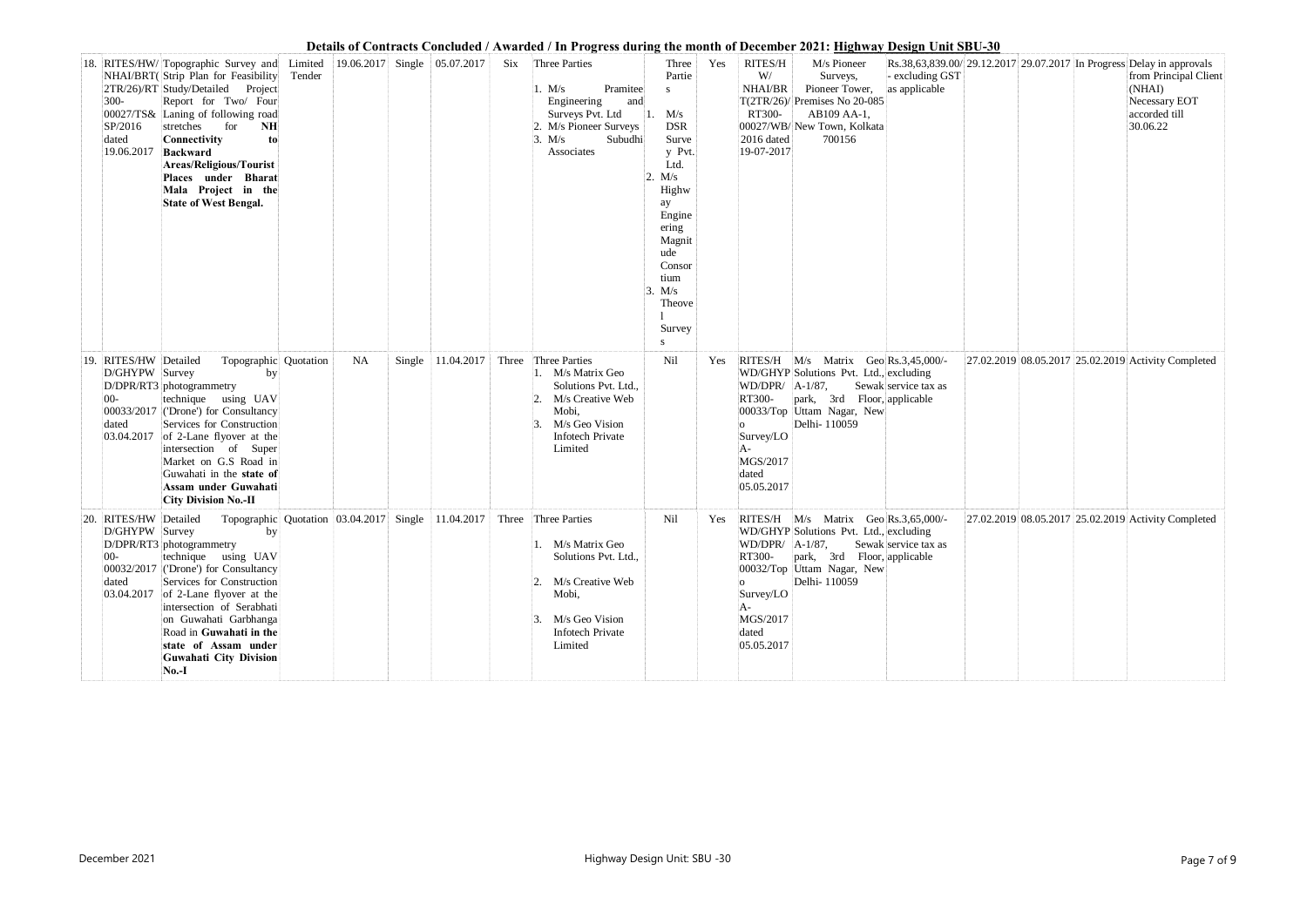|     |                                                                           |                                                                                                                                                                                                                                                                                                                                                                                                                                                                                                                                                                                                                                                                                                                                                                                                                                                                                                  |                |                                      |                                              | Details of Contracts Conciducu / Awarucu / In 1 rogress uuring the month of December 2021, <u>Highway Design Unit SDU-50</u> |                                                                                                                                                                              |     |                                                                              |                                                                                                                                                                                        |                                                               |  |                                                                                                                                                       |
|-----|---------------------------------------------------------------------------|--------------------------------------------------------------------------------------------------------------------------------------------------------------------------------------------------------------------------------------------------------------------------------------------------------------------------------------------------------------------------------------------------------------------------------------------------------------------------------------------------------------------------------------------------------------------------------------------------------------------------------------------------------------------------------------------------------------------------------------------------------------------------------------------------------------------------------------------------------------------------------------------------|----------------|--------------------------------------|----------------------------------------------|------------------------------------------------------------------------------------------------------------------------------|------------------------------------------------------------------------------------------------------------------------------------------------------------------------------|-----|------------------------------------------------------------------------------|----------------------------------------------------------------------------------------------------------------------------------------------------------------------------------------|---------------------------------------------------------------|--|-------------------------------------------------------------------------------------------------------------------------------------------------------|
|     | 21. RITES/<br><b>BRT</b><br>$(2TR/26)$ /<br>RT300-<br>dated<br>13.02.2017 | Environment<br>Impact<br>HW/ NHAI/ Assessment/Environment<br>al Management Plan,<br>Social<br>Impact<br>Assessment/<br>00027/ EIA Resettlement<br>&<br>Plan<br>&SIA/2016 Rehabilitation<br>including<br>Studies<br>of Land<br>preparation<br>Acquisition<br>Plan<br>$\&$<br>Schedules (LPS)<br>and<br>Project Clearances for<br>Feasibility<br>Study/Detailed Project<br>Report for Two/ Four<br>Laning of following road<br>for<br>stretches<br>NH<br>Connectivity<br>to<br><b>Backward</b><br><b>Areas/Religious /Tourist</b><br>Places under Bharat<br>Mala Project in the<br><b>State of West Bengal.</b>                                                                                                                                                                                                                                                                                    | Open<br>Tender |                                      | 13.02.2017 Single 27.02.2017 Three One Party | M/s Voyants Solutions<br>Pvt. Ltd.                                                                                           | Two<br>Parties<br>1. $M/s$<br>Tila<br>Consu<br>ltants<br>And<br>Contr<br>actors<br>Privat<br>e<br>Limit<br>ed.<br>M/s<br>2.<br>Overs<br>eas<br>Minte<br>ch<br>Consu<br>ltant | Yes | RITES/<br>HW/<br>NHAI/<br>BRT(2TR/<br>26/<br>RT300-<br>16.05.2017            | M/s Voyants<br>Solutions Pvt.<br>Limited.<br>403 4thFloor, Park<br>Centra, Sector 30,<br>Exit 8 NH - 8,<br>00027/WB/ Gurugram, Haryana<br>2016 dated 122001 Gurugram<br>India (122001) | - excluding GST<br>as applicable                              |  | Rs.23,40,135.00/25.05.2018 26.05.2017 In Progress Delay in approvals<br>from Principal Client<br>(NHAI)<br>Necessary EOT<br>accorded till<br>29.06.22 |
| 22. | RT300-<br>2016 dated<br>$\vert$ 23.03.2016 Package-I                      | $RITES/HW/$ Inventory & Condition<br>Survey for Roads, e-Tender<br>00011/RBT/ Culverts & Bridges and<br>Traffic Surveys<br>for<br>$(SH-11A)$<br>Omarpur (NH-34 Jn.) -<br>Lalgola - Bhagwangola -<br>Chunakhali from km<br>0/000 to km 56/400); and<br>SH-11 (Chunakhali<br>Domkal - Jalangi-<br>Krishnanagar from km<br>89/972 to km 221/955);<br>SH-3 (Krishnanagar)<br>Hanskhali-Duttafulia-<br>Helencha- Bongaon from<br>km 0/000 to km 69/591);<br>and MDR (Bongaon -<br>Panchpota - Swarupnagar<br>- Basirghat (Ghojadanga)<br>from km 0/000 to km<br>$61/220$ ) for a total length<br>$ $ of 330 km for<br>Consultancy Services for<br>Preparation of Feasibility<br>Study/Detailed Project<br>Report of selected State<br>stretches<br>road<br>for<br>Two/Four laning<br>with<br>paved shoulder<br>NH<br>Configuration of under<br>Bharat Mala Project<br>(Package-13) in West<br>Bengal. |                | Limited 23.03.2016 Single 12.04.2016 |                                              | One One Party<br>M/s Xplorer<br><b>Consultancy Services</b><br>Pvt. Ltd. Gurgaon.                                            | Nil                                                                                                                                                                          | Yes | RITES/H M/s<br>W/<br>NHAI/BM-Services<br>00011/RB Floor,<br>T/<br>16.05.2016 | Consultancy<br>13/RT300- Limited., Plot-3, 1st applicable<br>Sarhaul<br>(Opposite HIPA),<br>XPCSPL/2 Sector-18, Gurgaon-<br>016 dated 121001 (Haryana)                                 | Xplorer Rs.29,02,950/<br>excluding<br>Private. Service Tax as |  | 24.07.2016 16.05.2016 03.10.2016 Necessary EOT<br>accorded                                                                                            |